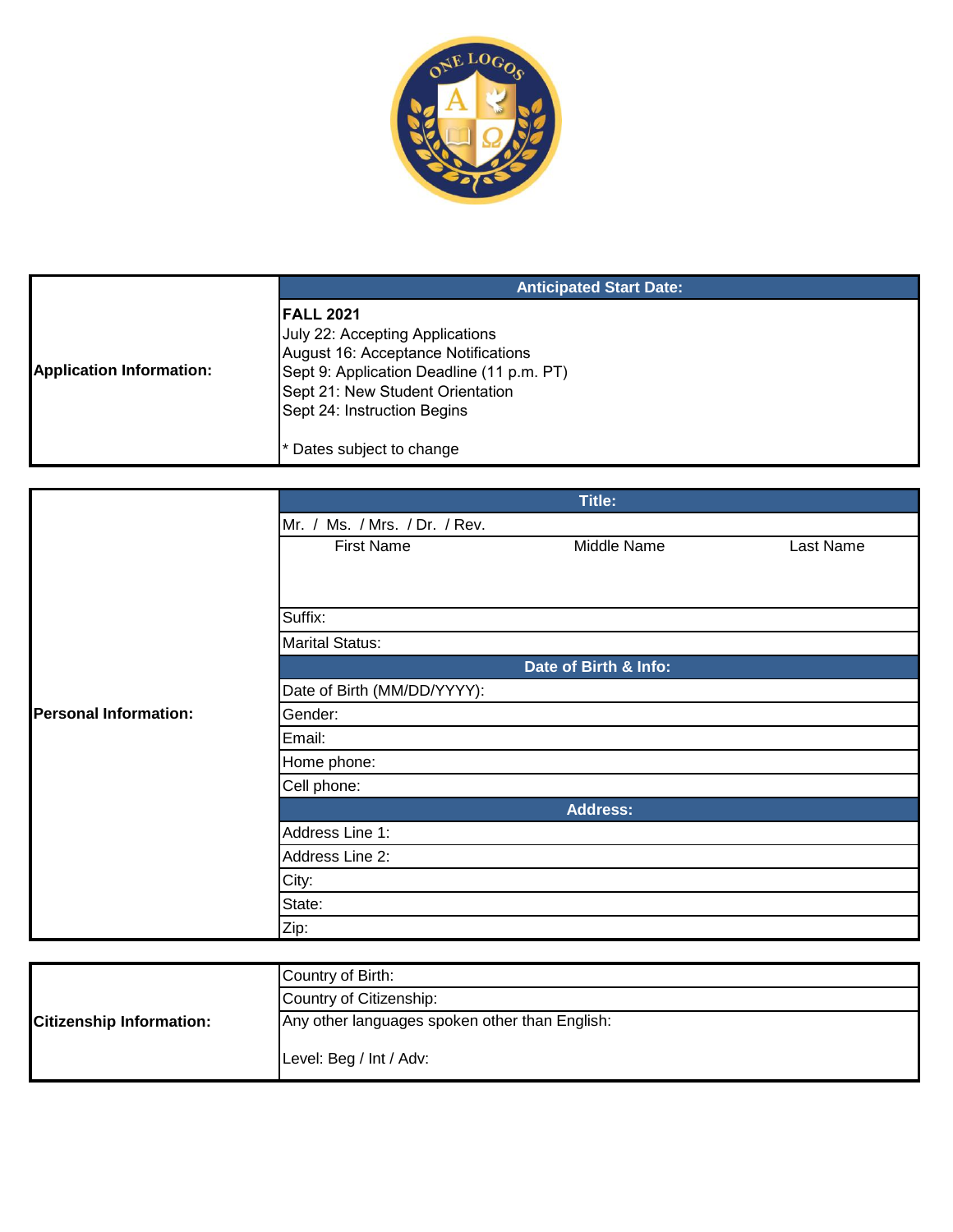

|                             | List High School, and all Colleges & Graduate Schools Attended: |
|-----------------------------|-----------------------------------------------------------------|
|                             | Academic Record                                                 |
|                             |                                                                 |
| <b>Educational History:</b> | <b>High School</b><br>1. Name of Institution                    |
|                             | 2. Years attended (MM/YY - MM/YY)                               |
|                             | 3. Diploma received: Y / N                                      |
|                             |                                                                 |
|                             | College(s) / Graduate School(s)                                 |
|                             | 1. Name of Institution 1:                                       |
|                             | 2. Years attended (MM/YY - MM/YY)                               |
|                             | $3.$ Major(s):                                                  |
|                             | 4. Degree or Certificate received:                              |
|                             | 1. Name of Institution 2:                                       |
| <b>Educational History:</b> | 2. Years attended (MM/YY - MM/YY)                               |
|                             | $3.$ Major(s):<br>4. Degree or Certificate received:            |
|                             |                                                                 |
|                             | 1. Name of Institution 3:                                       |
|                             | 2. Years attended (MM/YY - MM/YY)                               |
|                             | $3.$ Major(s):<br>4. Degree or Certificate received:            |
|                             |                                                                 |
|                             |                                                                 |

| <b>Occupational History</b> | IW hat is your current occupation?:                            |
|-----------------------------|----------------------------------------------------------------|
|                             | Please submit a copy of your current resume / curriculum vitae |

| <b>Religious Background:</b> | Current Church:                                                                                                                                                                     |
|------------------------------|-------------------------------------------------------------------------------------------------------------------------------------------------------------------------------------|
|                              | Denomination (if any):                                                                                                                                                              |
|                              | Title (if any):                                                                                                                                                                     |
|                              | How many years of faith:                                                                                                                                                            |
|                              |                                                                                                                                                                                     |
| <b>Requirements:</b>         | Please submit 3 letters of recommendation either from colleagues, employers, professors,<br>church leaders, etc. You may include one recommendation from a family member or friend. |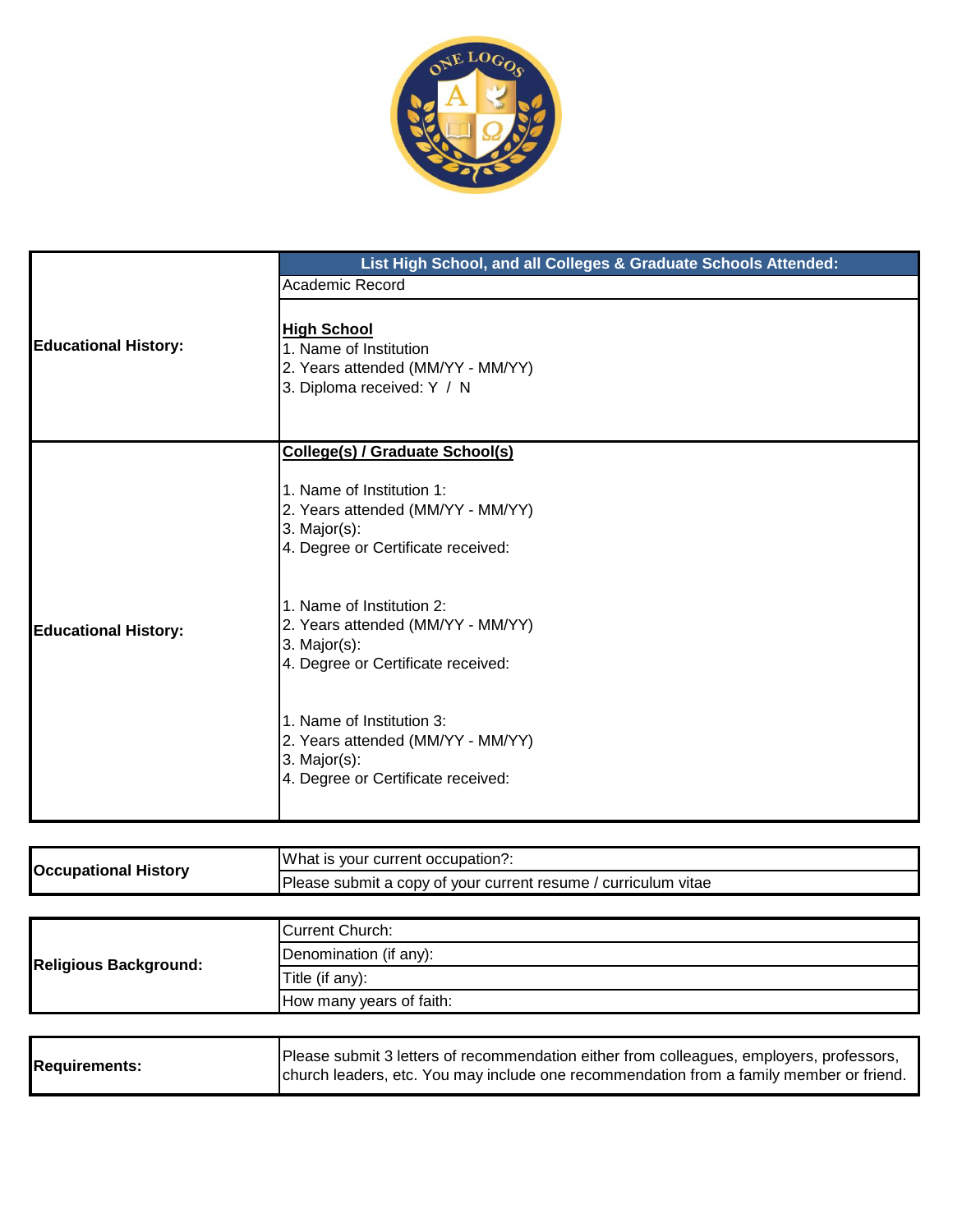

| <b>Personal Statement</b><br>(Spiritual Autobiography): | Please describe in 1,000 characters or less your thoughts about each section below<br>on a separate sheet of paper: |
|---------------------------------------------------------|---------------------------------------------------------------------------------------------------------------------|
|                                                         | 1. Your understanding of the Gospel                                                                                 |
|                                                         | 2. Your spiritual growth                                                                                            |
|                                                         | 3. Your call to ministry and your reason for applying to One Logos Theological Seminary                             |

|                            | Have you been convicted of a misdemeanor or felony offense?                                                                                                                 |
|----------------------------|-----------------------------------------------------------------------------------------------------------------------------------------------------------------------------|
|                            | This would include any appearance in court for any misdemeanor or felony accusation<br>regardless of dismissal or conviction.                                               |
|                            | Yes / No                                                                                                                                                                    |
|                            | If so, please discuss the specifics of the offense, the decisions of the court, and the time line<br>in which it occurred (please use a separate sheet of paper if needed). |
| <b>Biographical Facts:</b> |                                                                                                                                                                             |
|                            | Are you currently completing probation or parole, or have you completed such within the last<br>year?:                                                                      |
|                            | Yes / No                                                                                                                                                                    |
|                            | Are there any other facts or information that you would like to share with the Admissions<br>Committee prior to the evaluation of your application?:                        |
|                            |                                                                                                                                                                             |
|                            |                                                                                                                                                                             |